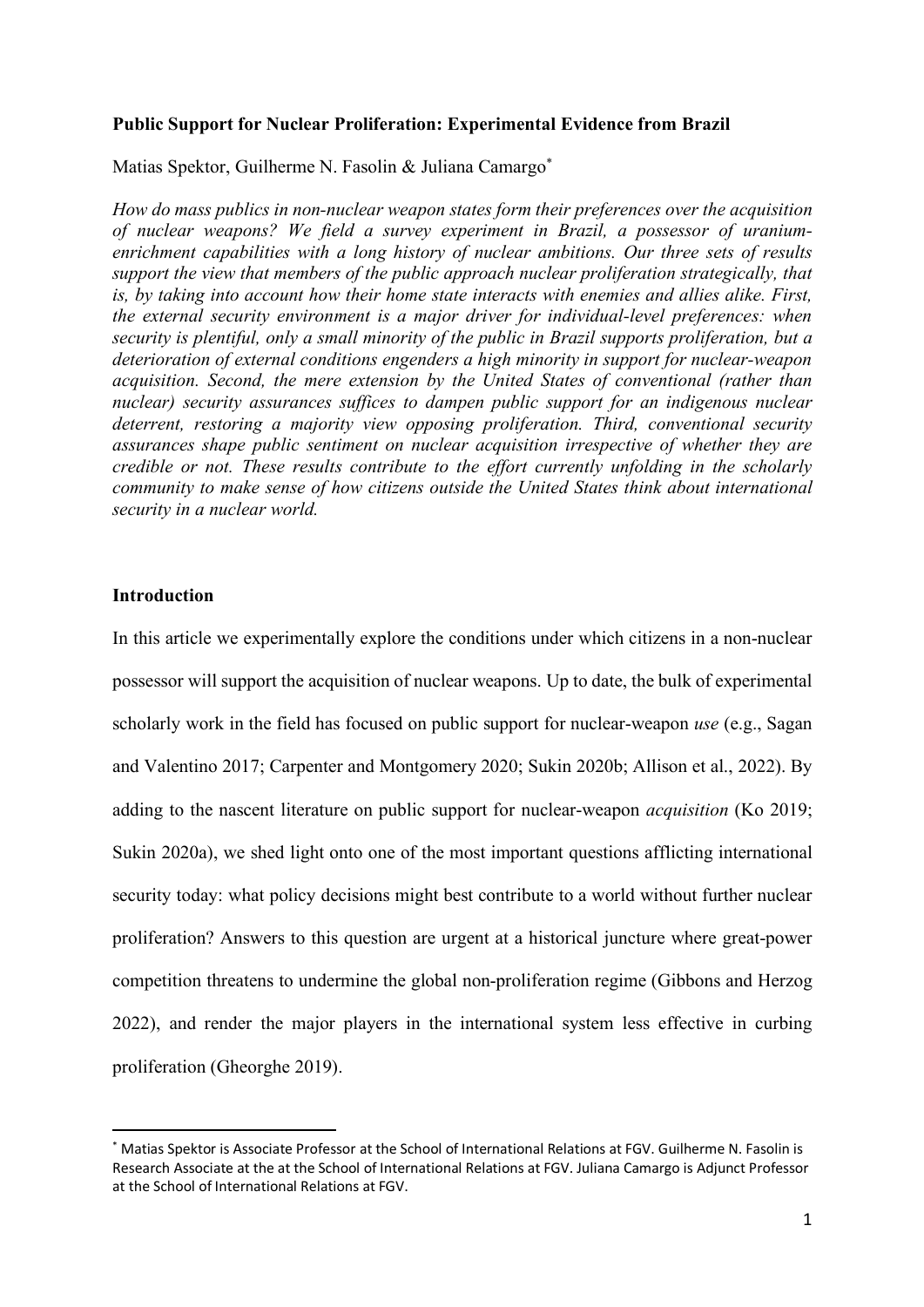Making sense of public preferences for nuclear proliferation matters because even if the critical decisions about acquisition are made by small groups of policy-makers in tightly-controlled elite circles, the choice to 'break out' is so revolutionary that it requires wider social legitimation. As previous work has shown, when issues of national security are at stake, even non-elected officials take heed of public opinion (Lin-Greenberg 2021). Additionally, populist leaders the world over have in recent years energized sections of their popular base, polarizing society with the view to push back against traditional elite orthodoxy on a range of sensitive policy areas, including international security. Public opinion can therefore play a significant role in shaping up the context within which decisions for nuclear acquisition or forbearance are made.

We explore public sentiment toward nuclear acquisition by fielding a survey experiment to a national sample in Brazil. In doing so, we proceed in three steps. First, we test whether and how changes in the external security environment drive public preferences in a nuclear latent state. Second, we assess whether the introduction of conventional security guarantees by the United States affects public support for proliferation in scenarios of security scarcity. Third, we inspect whether the level of credibility of these U.S. conventional security guarantees shapes public attitudes toward proliferation. We consider Brazil to be an ideal setting for this study for several reasons. Brazil is a non-nuclear possessor that features significant nuclear technology capabilities, increasing the plausibility of a 'break out' scenario. More specifically, it possesses facilities for uranium milling and mining, uranium conversion, nuclear energy generation, and uranium enrichment (Kassenova 2014). With the materials and technical expertise required to indigenously produce fissile material (Spektor et al. 2019), Brazil is a highly latent nuclear state (Herzog 2020). Furthermore, nuclear-technology capabilities have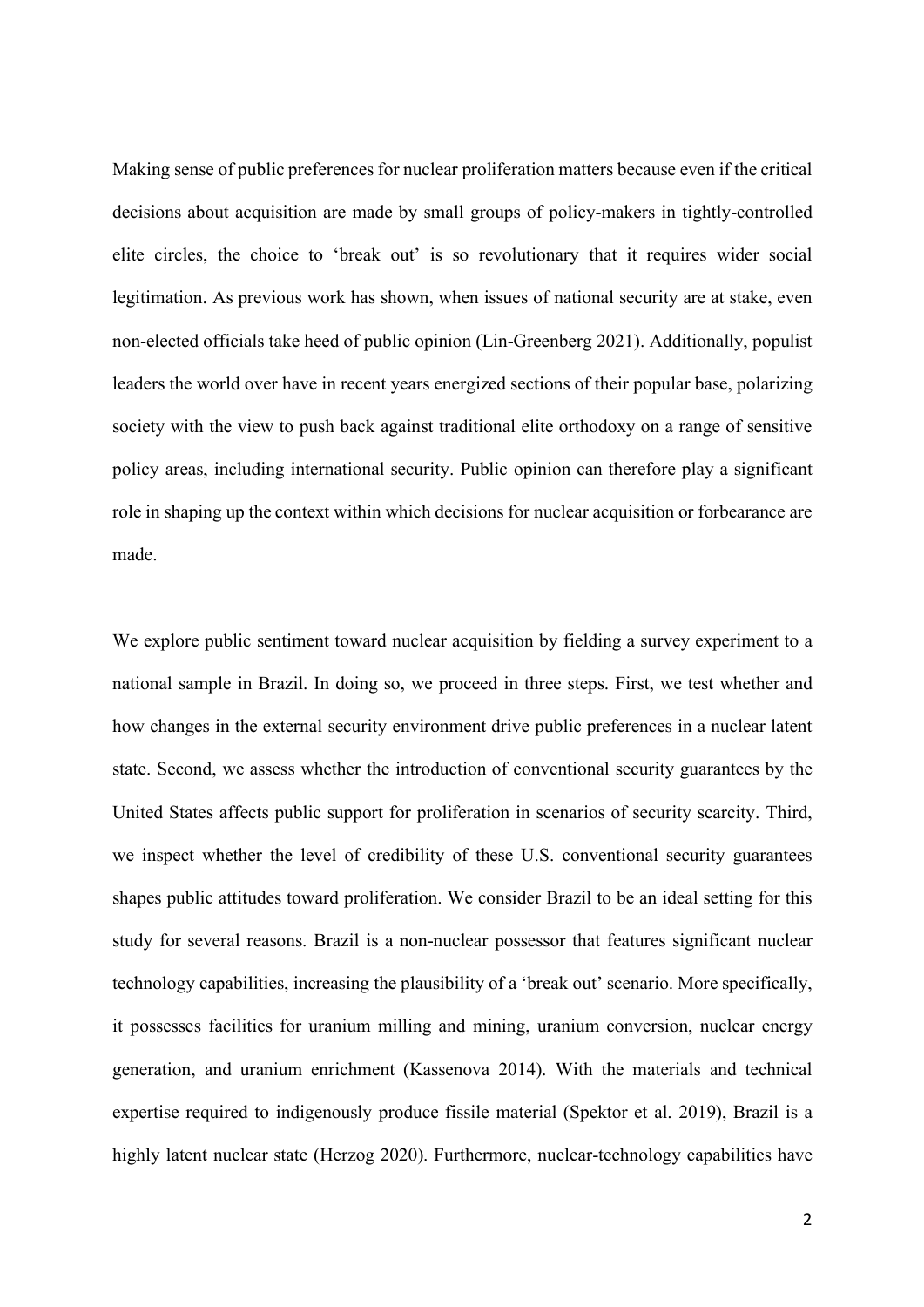for decades coexisted with heated domestic political contention around nuclear choices (Spektor 2016; 2019), further anchoring our experimental scenario in reality. Contemporary Brazil is a good case for experimental treatment as well because public assessments of the external threat environment are so divisive: while one half of the population believes the international environment to be benign and safe, the other half sees it as fundamentally malign and threatening (Haerpfer et al. 2020). Last but not least, Brazil is a good setting to probe the effect of foreign security assurances on domestic support for proliferation because the country has for generations lived under the shadow of U.S. hegemony in the Western Hemisphere. Firmly embedded in the U.S. alliance system since World War II and the Rio Pact (1947), successive administrations in Brazil have turned to the U.S. for protection against actual or potential or actual enemies. Together, these features allow for great variation on our dependent variable of interest, that is, support among mass publics for an indigenous nuclear deterrent.

We obtain three main results. We find that a deterioration in the external security environment – even when the nature of the threat is non-nuclear – expands the pool of individuals who support nuclear-weapon acquisition from a low minority to a high minority of the public. In addition, we find that the introduction of U.S. conventional security guarantees markedly shrinks domestic support for proliferation, suggesting that in this case that the mere presence of American protection can operate as a substitute for proliferation. Finally, our study also shows that U.S. conventional security guarantees dampen public support for proliferation irrespective of how credible they are.

These results help advance the literature on the acquisition of nuclear weapons on two separate fronts. On the one hand, we provide empirical validation at the level of the individual to recent theoretical work positing that actors approach nuclear proliferation strategically, that is, by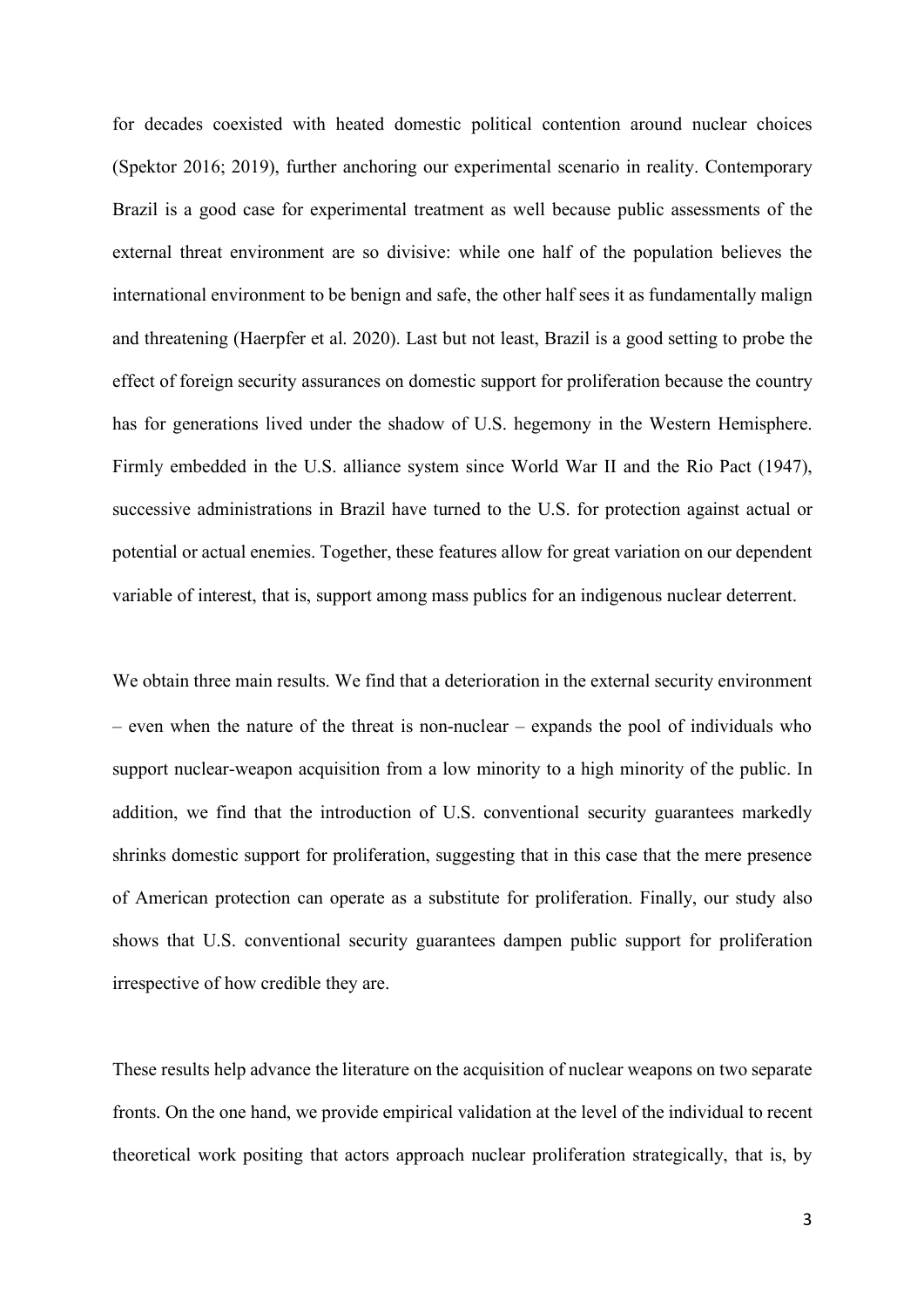attending to the interactions between a nuclear aspirant, her allies and her enemies (Monteiro and Debs 2014; Debs and Monteiro 2017). On the other hand, by providing the first experimental evidence on nuclear acquisition from Brazil – a relatively understudied case of nuclear latency –, we contribute to the effort currently ongoing in the scholarly community to make sense of how citizens outside the U.S. think through their nuclear choices (Sukin 2020a; Ko 2019).

The next section presents our theoretical expectations and hypotheses. We then lay out our experimental design before presenting results. The concluding section discusses our main findings and explores the implications that follow.

#### **Theoretical Expectations**

States do not acquire nuclear weapons lightly. Sensitive technologies are hard and expensive to develop, great-power patrons can turn against the proliferating plans of their weaker clients, and adversaries can attack a potential proliferator preemptively before their nascent capabilities become fully operational (Knopf 2012; Debs and Monteiro 2017). Given these proliferation costs, scholars have advanced three distinct but related points. First, they have argued that states living in benign external security environments have less incentive to proliferate than their peers in environments where security is scarce (e.g., Sagan 1996/1997; Jo and Gartzke 2007; Monteiro and Debs 2014). When an external threat exists, states determine "whether the threat is dire enough that the potential proliferator perceives nuclear weapons as yielding a security benefit in mitigating it" (Monteiro and Debs 2014, 20). Second, scholars argue that nuclear security guarantees from a powerful ally can attenuate the insecurity of states, incentivizing them not to proliferate (Monteiro and Debs 2014; Jo and Gartzke 2007; Bleek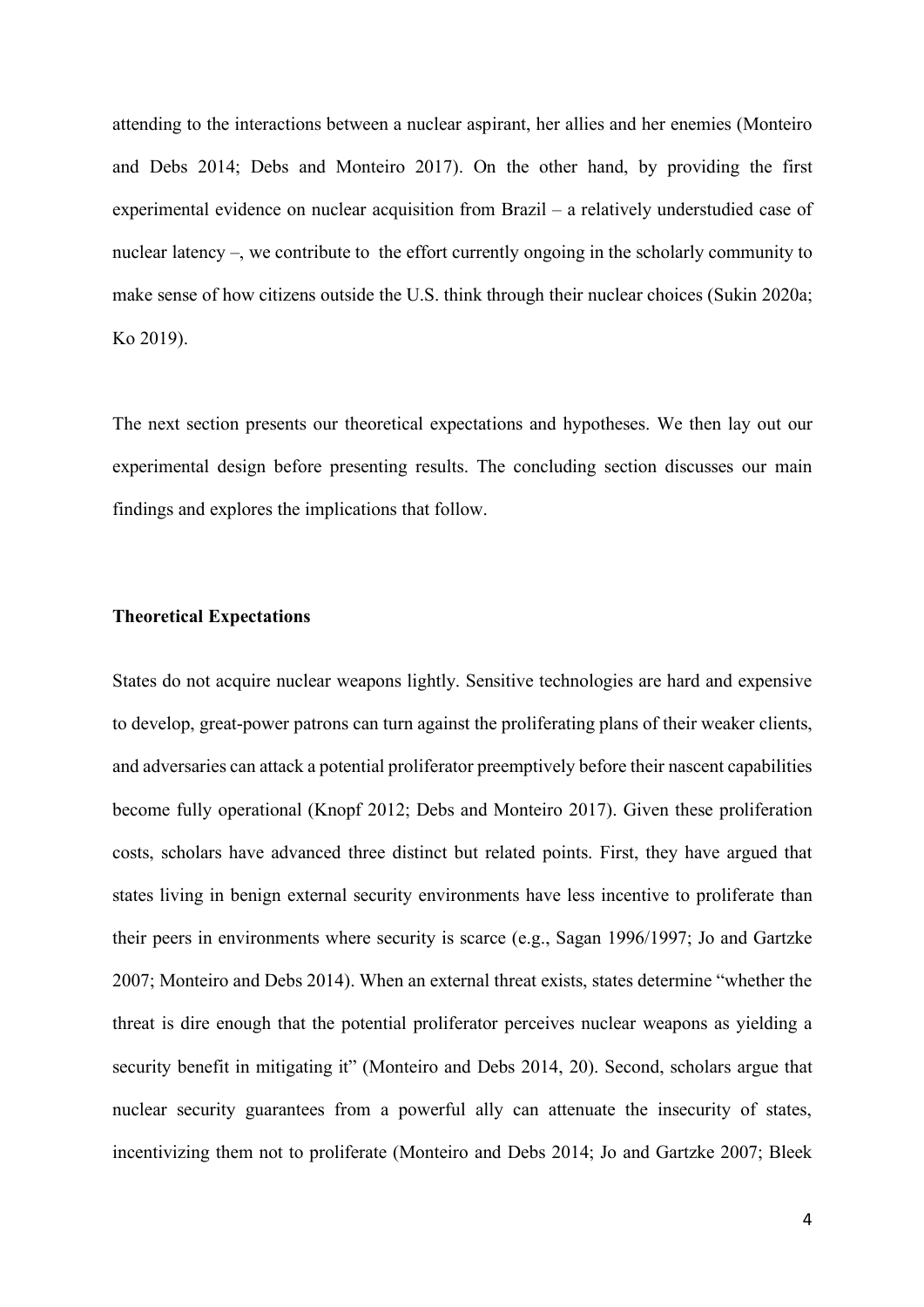and Lorber 2014; Tertrais 2012). And third, scholars discuss whether these nuclear security guarantees need to be credible in order to induce non-proliferation: the conventional wisdom has it that guarantees can substitute for proliferation only if they are credible (Jo and Gartzke 2007; Monteiro and Debs 2014; Sagan 1997; Singh and Way 2004), but recent experimental research has shown that high credibility guarantees might not in themselves be reassuring (Sukin 2020a).

In this article we draw inspiration from these arguments to experimentally test public support for proliferation in Brazil. To ensure the ecological validity of our experiment, we adapt the insights from the extant literatures to our specific context. Our first adaptation pertains to the nature of the external threat: rather than focus on a nuclear threat, we confront respondents to hypothetical scenarios where Brazil faces a *conventional* threat. The possibility of nuclear war has been rare in Latin America. Since the onset of the nuclear age, only one state in the region has ever confronted the prospects of nuclear war, and then only for a very short period (Cuba during the missile crisis of October 1962). By contrast, during the same time frame the region has seen numerous conventional conflicts (Mares 2012). Since a hypothetical survey scenario where Brazil confronts a nuclear threat may strike respondents as implausible, putting them off the questionnaire and thereby weakening the treatment effect, we built our scenario around a conventional threat. This said, we expect the following relationship:

**H1**: Public support for nuclear proliferation will be higher in environments where nonnuclear external security threats are acute compared to security environments where external threat are less intense or nonexistent.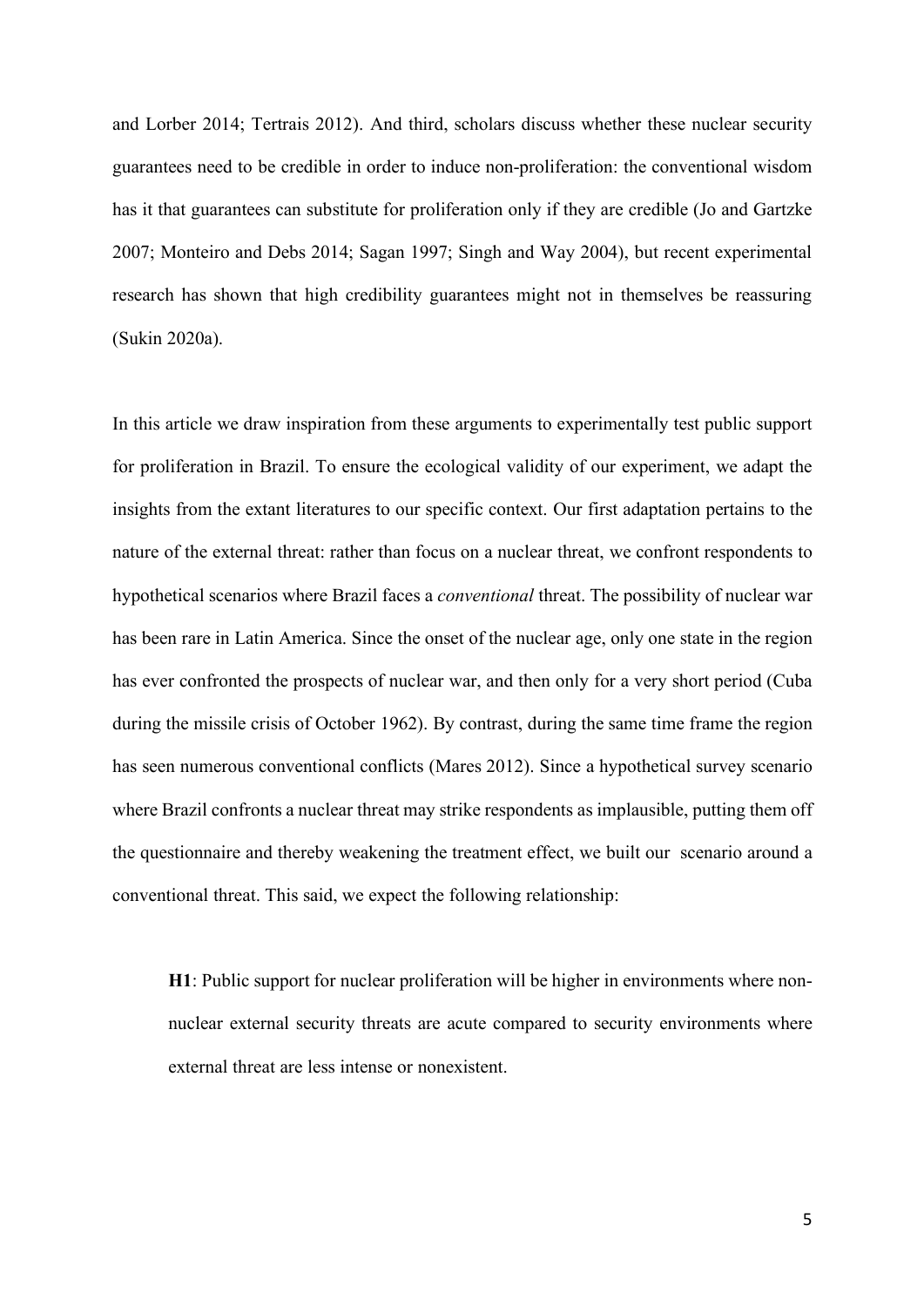Our second adaptation refers to the nature of the U.S. security guarantee. Whereas previous studies explore the role of *nuclear* security assurances and guarantees on demand for proliferation, our hypothetical scenarios feature *conventional* guarantees.† We do this to be consistent with the historical evolution of U.S.-Brazil security relations, a bilateral dynamic in which the offering by the U.S. of *nuclear* security assurances is exceedingly unlikely. Sticking to conventional security assurances has the additional advantage of allowing us to intervene in an important scholarly debate on the effects of security guarantees: can non-nuclear assurances ever work as an effective nonproliferation tool? The bulk of the extant literature either implies or posits that conventional security guarantees are incapable of convincing a nuclear aspirant to forgo nuclear weapons because conventional protection is too expensive and too inefficient a tool to cope with threats in a world where weapons of mass destruction exist (Bailey 1993). A recent quantitative study finds no evidence that conventional protection curbs proliferation motives (Reiter 2014). According to this line of reasoning, for security guarantees to be effective nonproliferation tools they need to extend a nuclear umbrella (Tertrais 2012). Yet, some scholars have questioned this view. For example, Bleek and Lorber (2014, 434) argue that the extension of a conventional military and diplomatic umbrella over Japan should be at least partially credited with inducing nuclear forbearance. Knopf (2012) in turn suggests that policymakers sometimes act as if conventional assurances can indeed reassure, as in the case of the George W. Bush administration in the wake of the terrorist attacks of Sept 11, 2001, which laid down the foundations for non-nuclear assurances in its Quadrennial Review and its National Security Strategy. Our findings help adjudicate this debate. To be sure, the downside of our choice to test the role of conventional rather than nuclear protection is that we lose comparability. After all, other experimental research in the field has focused specifically on

 <sup>†</sup> In the analysis that follows we use the terms guarantee and assurance interchangeably. Unless otherwise noted, the expressions refer to the promise of protection from a security patron to a client state.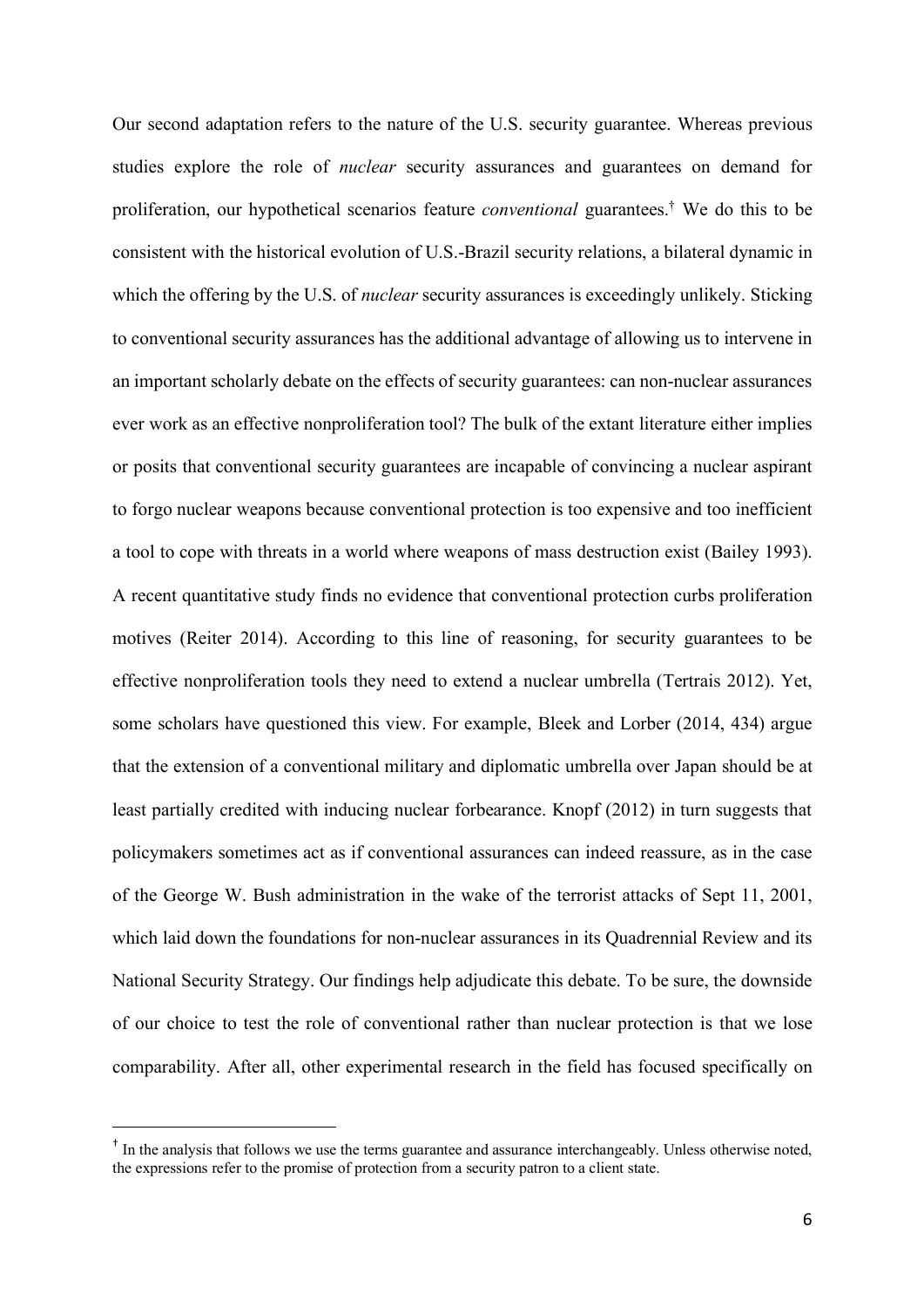the effects on public sentiment of protection provided through nuclear umbrellas (Sukin 2020a; Ko 2019). We acknowledge this limitation, but hope to contribute to experimentally illuminating new phenomena (the effect of conventional protection) in the field of global nuclear politics. We therefore hypothesize:

**H2**: Given an acute non-nuclear external security threat, public support for proliferation will decrease in the presence of conventional security guarantees from a powerful ally compared to the absence of such guarantees.

Finally, we experimentally test whether conventional security guarantees provided by the U.S. need to be credible if they are to shape individual-level preferences over nuclear proliferation. By exploring whether the level of credibility of conventional patron protection is a deal breaker for nuclear forbearance, we expand the experimental literature beyond its current focus on the credibility of nuclear security guarantees.

**H3**: Given an acute non-nuclear external security threat, public support for proliferation will decrease in the presence of high credibility conventional security guarantees from a powerful ally.

**H4**: Given an acute non-nuclear external security threat, public support for proliferation will increase in the presence of low credibility conventional security guarantees from a powerful ally.

## **Experiment Design**

We ran our survey experiment on a national sample of 2001 Brazilians in December 2019. Respondents were recruited by the Datafolha Institute, which used quotas (age, education,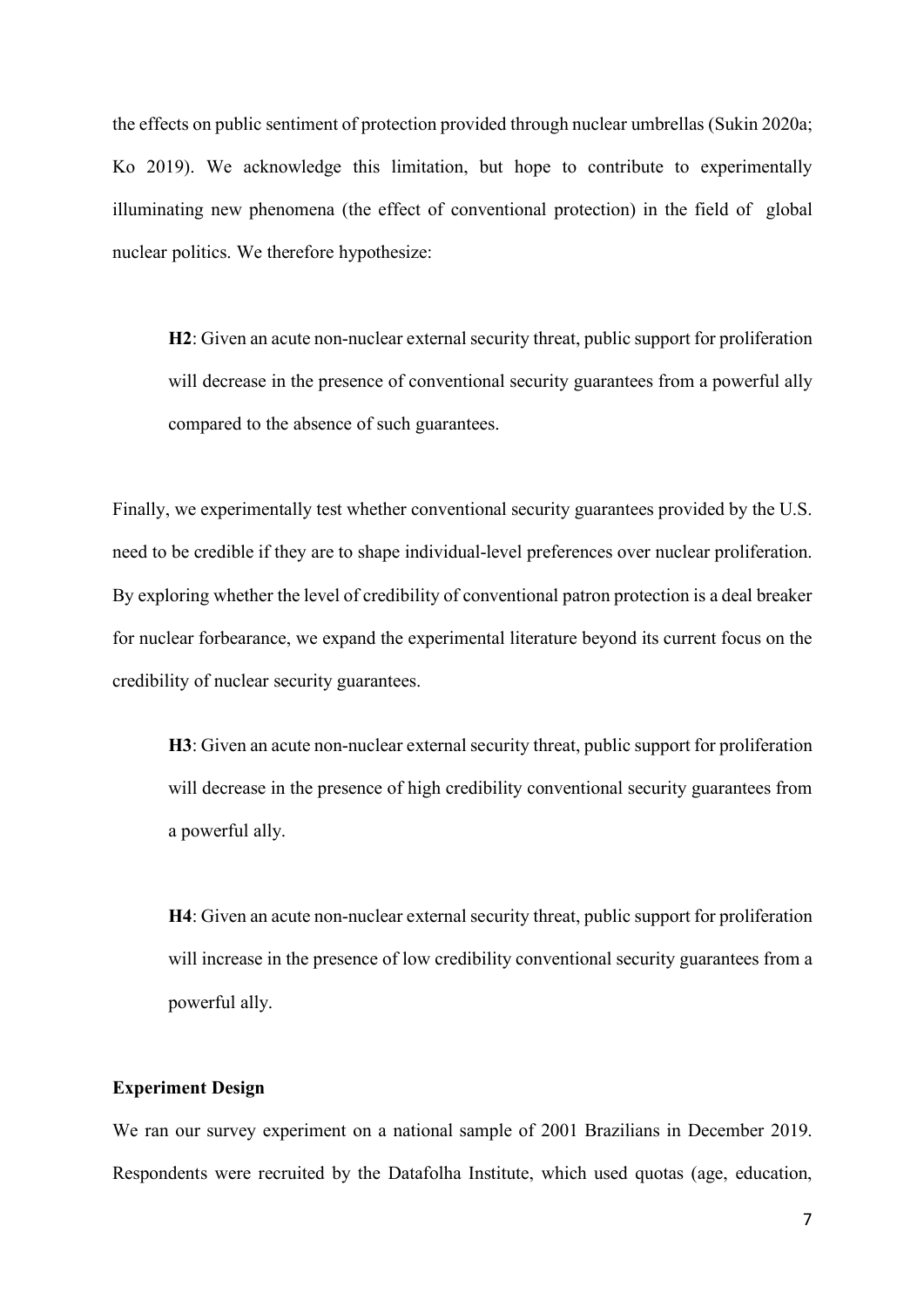gender, income, and region) to reflect the demographics of the Brazilian population.‡ The experiment, shown in Figure 1 (Appendix Item 7), proceeded as follows. After participants consented to participate in the survey, they were asked standard demographic questions. We then administered the experimental portion of the study by telling participants they would be asked to read a hypothetical situation about their country's acquisition of nuclear weapons. They were then randomly split into seven groups, before responding to the outcome measure, that is, whether they support a hypothetical government decision to acquire nuclear weapons.

In the first three groups, respondents were presented with scenarios that varied information about the nature of the external security environment. In the first group  $(N = 288)$ , respondents heard that Brazil "does not have an enemy country strong enough to threaten its security" (*No Threat*). They were then asked about their support for the acquisition of nuclear weapons. This group enabled us to determine the baseline public preference on nuclear proliferation. A second group  $(N = 284)$  heard that "a weak enemy country poses a major military threat to Brazil's security" (*Threat from Low-Power State*), and a third group (N = 285) heard that "a powerful enemy country poses a major military threat to Brazil's security" (*Threat from High-Power State*), before being asked whether or not they support the acquisition of nuclear weapons.

This first set of treatments results in three different ways of measuring support for proliferation by allowing comparisons between (a) the baseline and a scenario of 'Threat from Low-Power State,' (b) the baseline and a scenario of 'Threat from High-Power State,' and (c) the 'Threat from High-Power State' and 'Threat from Low-Power State' scenarios. In the comparison in item (c), the information about the level of power of the state posing the external threat is in

 <sup>‡</sup> See items 1 and 2 in the Appendix for sample composition, sampling strategy, and balance tests.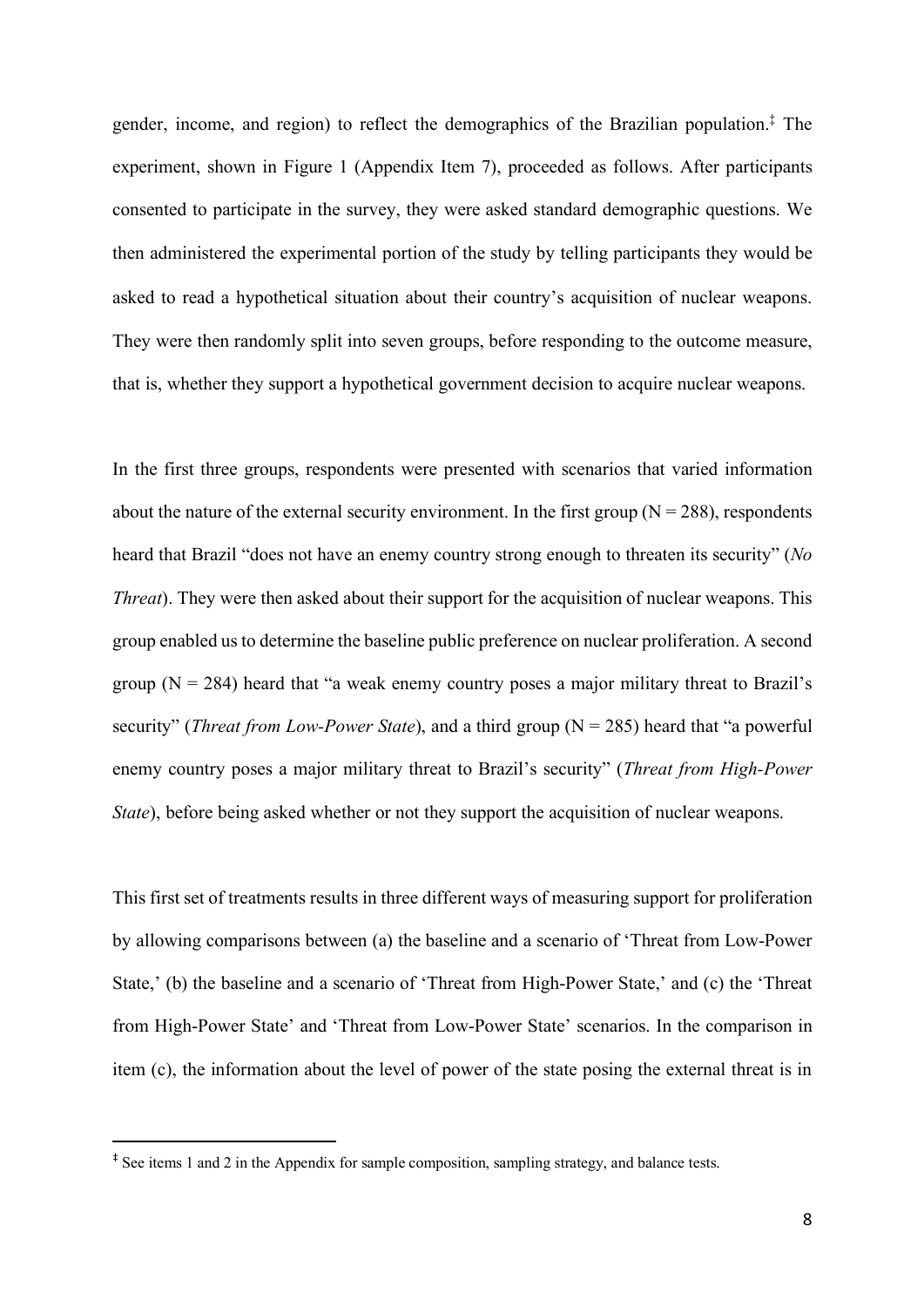practice working as a proxy for the significance of that threat. As a result, this piece of information is driving the treatment effect on support for proliferation.§ Taken together, these treatment conditions capture how different external security environments – on a range from plentiful to scarce – yield differential effects on public support for proliferation (Hypothesis 1).

To increase experimental control over respondents' assumptions about the scenario of acute external insecurity, we informed a fourth group of respondents  $(N = 283)$  that Brazil faces a threat from a high-power state but lacks U.S. protection ("Consider that a powerful enemy country poses a major military threat to Brazil's security. The United States says it will not protect Brazil"). We create this treatment because, without an explicit cue of the absence of an ally's security guarantee, respondents might inadvertently assume that the U.S. would protect Brazil in the face of an external threat from a high-power enemy, potentially biasing our results. This strategy is in line with recent experimental research that highlights the importance of controlling for contextual factors that can affect beliefs about features of the scenario through "information leakage" (Dafoe et al. 2018).

To determine whether support for proliferation is affected by the presence of conventional security guarantees by a powerful ally (Hypothesis 2), we told a fifth group of respondents (N = 287), "Consider that a powerful enemy country poses a major military threat to Brazil's security. The United States says it will protect Brazil" (*U.S. Conventional Security Guarantee*). We then asked respondents to indicate their level of support for the decision to proliferate. We

 <sup>§</sup> Please note that the comparisons in items (a) and (b) differ in more than one respect by bundling together the level of threat and the type of country posing the threat, making it impossible for us to precisely identify which of these two factors is driving support for proliferation.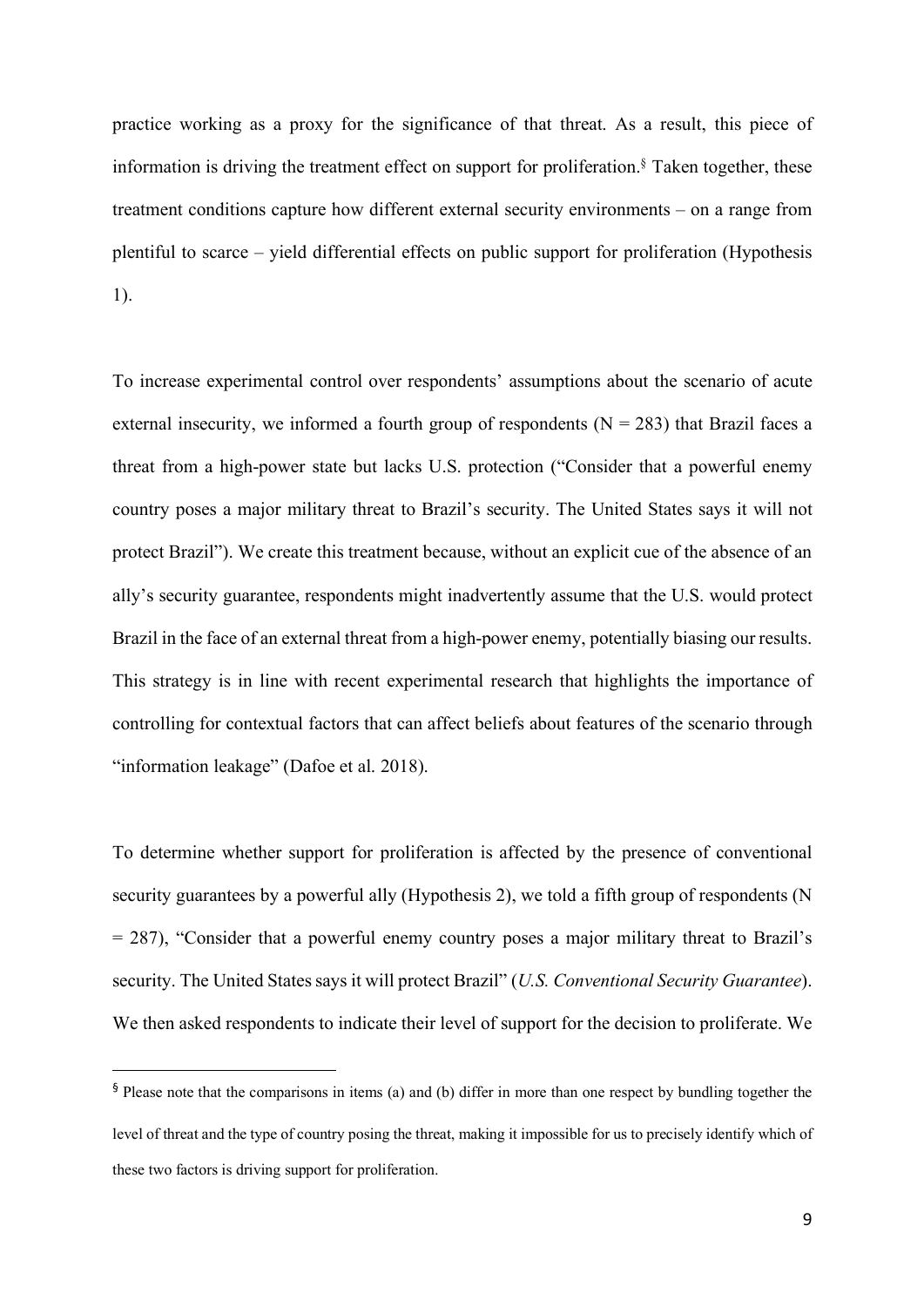primed the U.S. as the powerful ally in the vignette to increase its external validity: the U.S. is the obvious choice of protector because it has for several decades been the sole hegemon in the region Brazil inhabits. In the event of a significant military threat to Brazil, it is plausible to expect the U.S. (rather than any other country) to boost its conventional security commitment to Brazil, thereby mitigating Brazil's potential disposition to nuclearize. Indeed, observational research has shown that a clear majority of Brazilians spontaneously identify the U.S. (51,29%) as a source of protection, with China trailing in the second position far behind (5.5%) (Spektor and Fasolin 2021). These figures attenuate potential concerns that respondents might perceive the choice of actor inconsistent with the treatment being manipulated, which could affect treatment effects (Brutger et al. *forthcoming*).\*\*

Finally, the remaining respondents were assigned to treatments that sought to determine whether in a scenario of acute external threat posed by a powerful state, high-credibility conventional security guarantees by the U.S. affect support for proliferation compared to lowcredibility guarantees (Hypotheses 3 and 4). To create propitious experimental conditions, we picked Brazilian government official expressions of trust in the U.S. security guarantee as a proxy for their level of credibility. National elites are in an advantageous position to shape public perceptions in national security matters in general (Myrick 2021), and in nuclear politics in particular (Herzog et al. 2022). Respondents assigned to the high credibility treatment ( $N =$ 284) heard, "Consider that a powerful enemy country poses a major military threat to Brazil's security. The U.S says it will protect Brazil, and the Brazilian government says it trusts this promise". Those assigned to the low credibility condition  $(N = 290)$  heard, "Consider that a

<sup>\*\*</sup> One limitation of this treatment is that choosing the U.S. as the source of protection excludes the possibility that the U.S. might be the source of threat itself, complicating our ability to compare the 'U.S. Conventional Security Guarantee' scenario to the 'Threat from a High-Power State' scenario.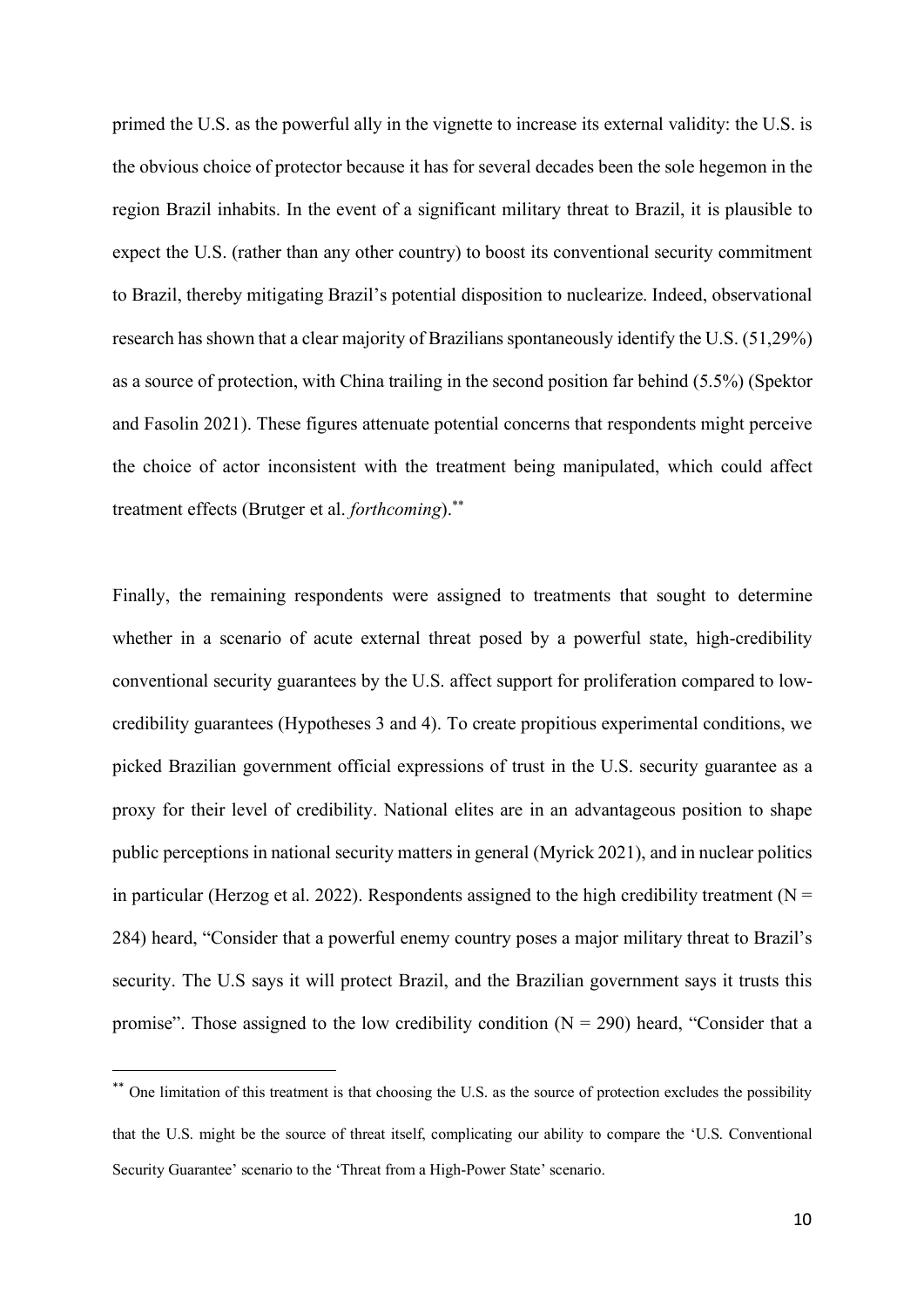powerful enemy country poses a major military threat to Brazil's security. The U.S. says it will protect Brazil, and the Brazilian government says it does not trust this promise." After administering these vignettes, we asked participants whether or not they support a government policy to proliferate.

### **Experimental Results**

## *External Security Environments and Support for Proliferation*

Figure 1 shows how individuals respond to three different types of external security environment: no threat, threat from low-power state, and threat from a high-power state. Overall, we find that when the external security environment deteriorates, moving from plentiful to scarcer security, public support for proliferation increases. More specifically, support for proliferation in the 'no threat' scenario is limited to a low minority of 26.4 percentage points of our sample. Low minority support is maintained in the 'threat from lowpower state' scenario, albeit with a minor, statistically insignificant increase of 2,5 percentage points when compared to the 'no threat' scenario. By contrast, in the 'threat from a high-power state' scenario, support for proliferation is 18.7 percentage points higher than the baseline ('no threat' scenario), reaching a high minority of 45.1 percentage points. This result is statistically significant at p-value  $\leq 0.01$  and it is robust to a number of control variables (Appendix Item 3.2). Results are stable when we change the baseline scenario of comparison: support for proliferation increases 16.2 percentage points ( $p < 0.05$ ) when the source of threat changes from 'low-power state' to 'high-power state'.†† We therefore conclude in line with hypothesis

 <sup>††</sup> These results remain statistically significant after we apply a False Discovery Rate (FDR) correction: scenario of 'Threat from High-Power State' ( $p < 0.01$ ) and scenario of 'Threat from a Low-Power State' ( $p = 0.016$ ). For the full results of FDR correction tests, see Appendix Item 4.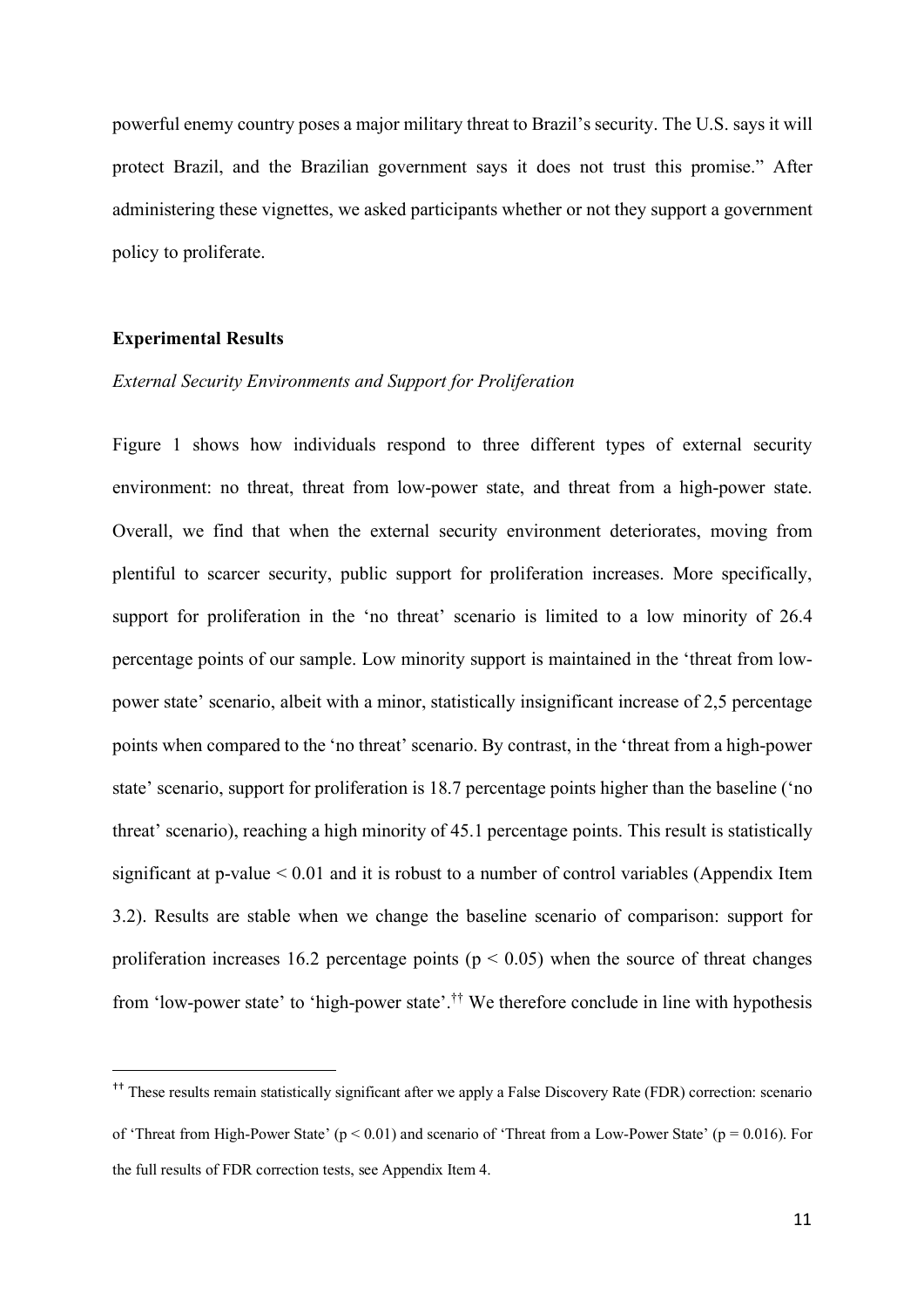1 that a deterioration in the external security environment markedly increases public support for nuclear proliferation in our sample. ‡‡



**Figure 1**: *Support for Proliferation under Different Types of External Security Environment* 

*Note:* The points are estimates and the horizontal bars are 95% confidence intervals.

## *Support for Proliferation and U.S. Conventional Security Guarantees*

Brazilians are sensitive to American promises of protection. When respondents confronting a threat from a high-power state hear that U.S. conventional security guarantees are in place, support for proliferation is 13.1 percentage points less popular than in an equally threatening scenario that lacks security guarantees from the U.S. (Figure 2). More specifically, the introduction of conventional security guarantees shrinks support for proliferation from 45.2

<sup>&</sup>lt;sup>‡‡</sup> In Appendix Item 5 we present additional iterations of high-threat treatments with other specifications.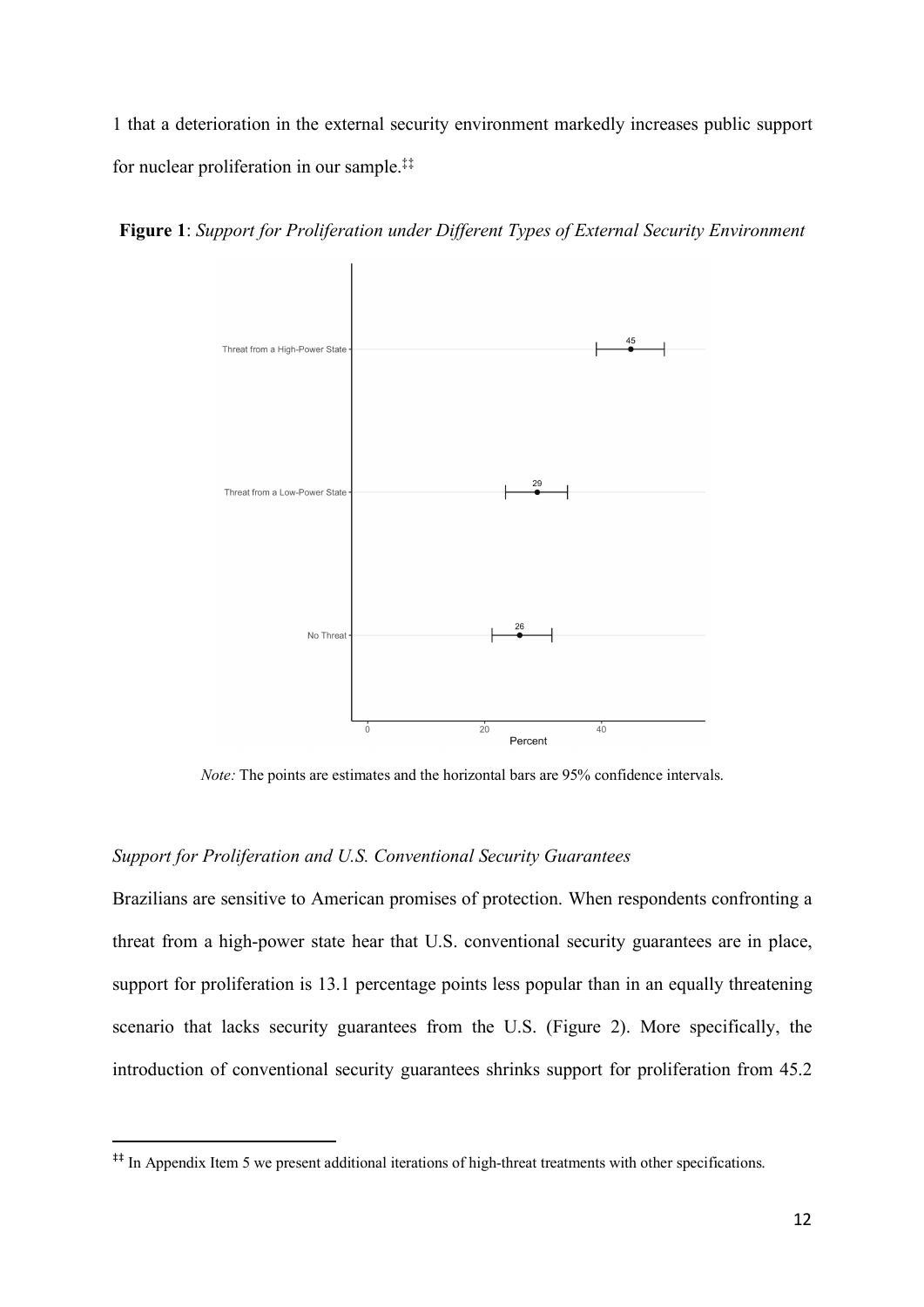percentage points to 32.1 percentage points among respondents in this group of comparison. The effect is statistically significant at the  $p < 0.05$  level and robust to a number of control variables (Appendix Item 3.2). Importantly, the significance of this result is maintained after we apply a False Discovery Rate correction ( $p < 0.01$ ) (Appendix Item 4). Our experimental results therefore confirm hypothesis 2 on the effect of the presence of U.S. conventional security guarantees on public support for nuclear-weapon acquisition.

**Figure 2**: *Support for Proliferation with and without U.S. Conventional Security Guarantees*



*Note*: The points are estimates and the horizontal bars are 95% confidence intervals.

# *Support for Proliferation and the Credibility of U.S. Conventional Security Guarantees*

Conventional security assurances from the U.S. dampen Brazilians' support for nuclear proliferation irrespective of how credible they are. Different levels of credibility do not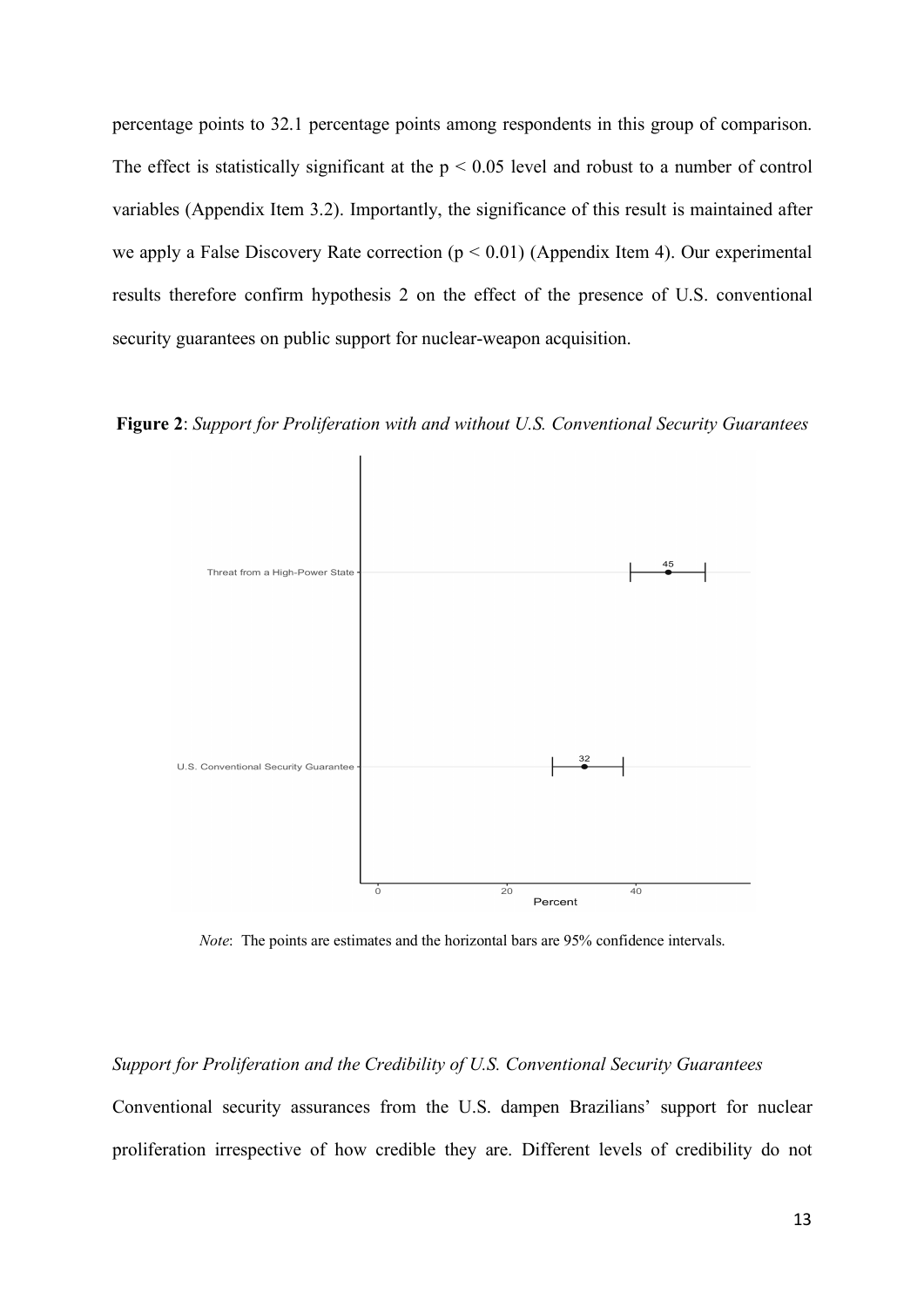moderate the critical effect of assurances on public demand for nuclear weapons. Average support for proliferation is only slightly higher (1.8 percentage points) in the low credibility scenario (34%) than in the high credibility one (32.2%), but these results are statistically insignificant at conventional levels ( $p < 0.1$ ). These results therefore disconfirm hypotheses 3 and 4.§§



**Figure 3**: *Support for Proliferation and the Credibility of U.S. Conventional Security Guarantees*

*Note*: The points are estimates and the horizontal bars are 95% confidence intervals.

 <sup>§§</sup> Simulations in the Appendix (Item 3.1, Table 12, Model 4) dispel the possibility that these findings are driven

by lack of power in the experiment..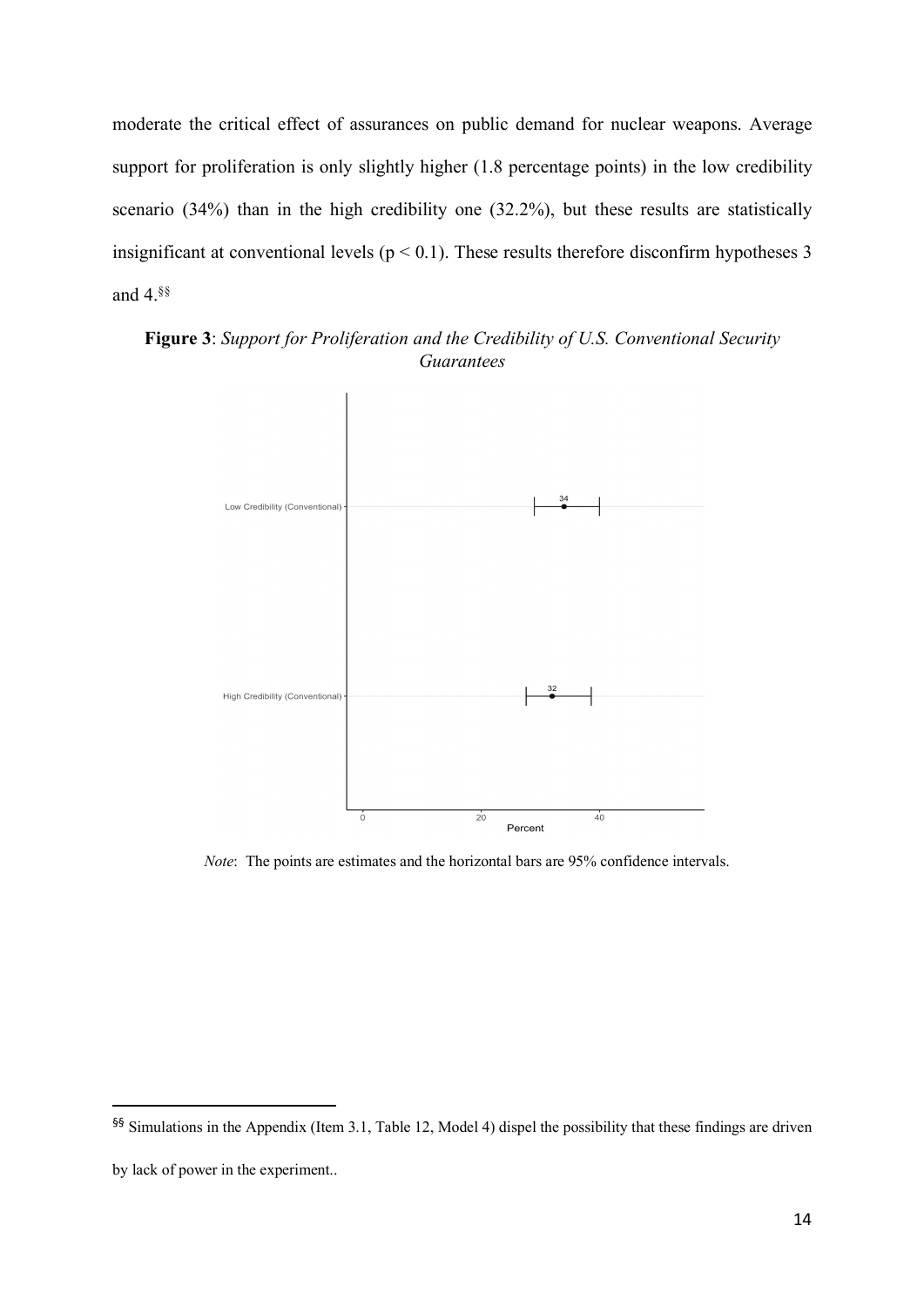#### **Conclusion and Discussion**

The widespread availability of dual technologies among non-nuclear weapons states is a source of constant concern for those who fear that nuclear acquisition might have a destabilizing effect on world politics. As the international system becomes more competitive, scholars and policymakers alike will have to grapple with the renewed prospects of nuclear proliferation. We used a survey experiment to investigate the core security dynamics that could affect public support for nuclear proliferation in Brazil, a highly latent nuclear state. The experimental results we report broaden our understanding of the proliferation process among latent nuclear states, offer important messages for the non-proliferation community, and suggest potentially valuable openings for future research.

First, a marked decline in international security may dramatically expand public support for the acquisition of nuclear weapons. We find that a deterioration in the external security environment – even when the nature of the threat is non-nuclear – drives support for proliferation from a low minority to a high minority of the Brazilian population, splitting the sample in two roughly equal camps, one supporting proliferation, another one opposing it. These findings are in line with a long-standing tradition in the study of nuclear politics that posits the centrality of security considerations in processes of nuclear-weapon acquisition (e.g., Sagan 1996/1997). The fact that acute external threats profoundly polarize domestic society over the development of a nuclear deterrent is worrisome because political leaders bent on proliferating might be emboldened to pursue nuclear weapons in the knowledge that a large minority of the public is likely to have their back. If hawkish minorities can be highly consequential for the decision to use nuclear weapons (Haworth et al. 2019), our findings suggest that they too can play a role in shaping up public sentiment around proliferation.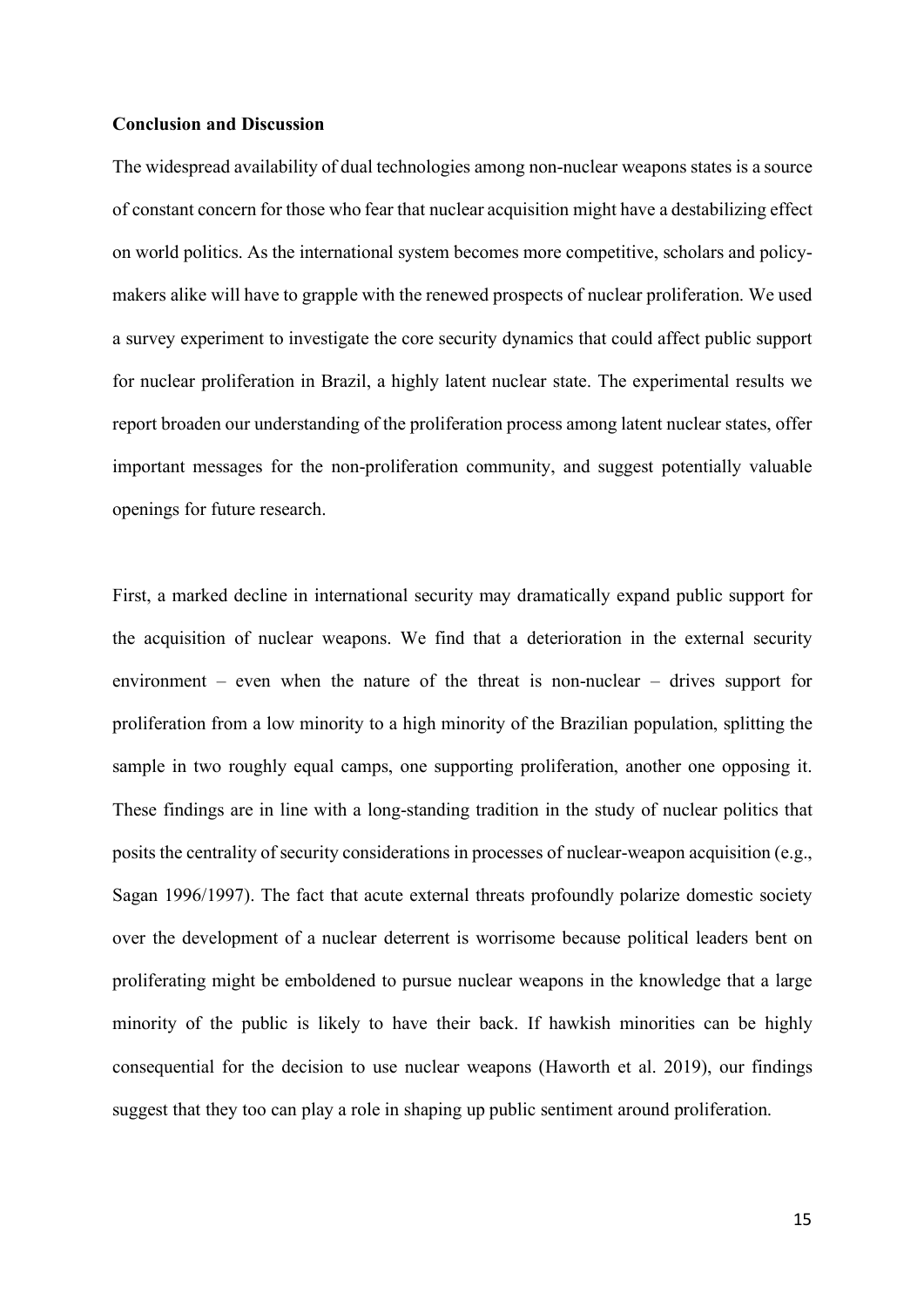Second, it is time for policy-makers, scholars, and activists the world over to seriously explore the potential contribution of conventional security guarantees as a non-proliferation instrument. We find that conventional security guarantees provided by the U.S. in scenarios of acute insecurity can be valuable tools to help large pro-proliferation minorities dissipate. This is not to suggest that the conventional wisdom in the scholarly and policy communities according to which conventional security guarantees are ill-equipped to reassure non-nuclear weapons states is wrong. Rather, our findings suggest that it might be incomplete. Security commitments from the United States may have different effects on public demand for nuclear weapons under different external security conditions. That American conventional security guarantees reassure citizens in a protégé confronting acute but non-nuclear threats should give us pause and prompt us to find out whether these dynamics from Brazil travel elsewhere.

Third, the level of credibility of U.S. security guarantees does not shape demand for proliferation in a context marked by conventional threats and conventional protection. We show that low credibility guarantees by the U.S. do not in themselves drive support for proliferation, while high credibility guarantees are not in themselves reassuring. What the explanation for our findings might be remains unclear. It might be the case that leaders in the U.S. and other major powers are able to communicate with mass publics in their protégés without the mediating endorsement of local authorities, echoing empirical research showing that leaders can be effective cue givers to public opinion in general (Hayes and Guardino 2011) and in issues pertaining to nuclear politics in particular (Herzog et al. 2022). Alternatively, it might be the case that our results are driven by low levels of public trust in Brazilian government authorities.\*\*\* To test the robustness of our findings, future work could test

<sup>\*\*\*</sup> Datafolha Institute. 2019. "Grau de confiança nas instituições".

http://media.folha.uol.com.br/datafolha/2019/07/10/9b9d682bfe0f1c6f228717d59ce49fdfci.pdf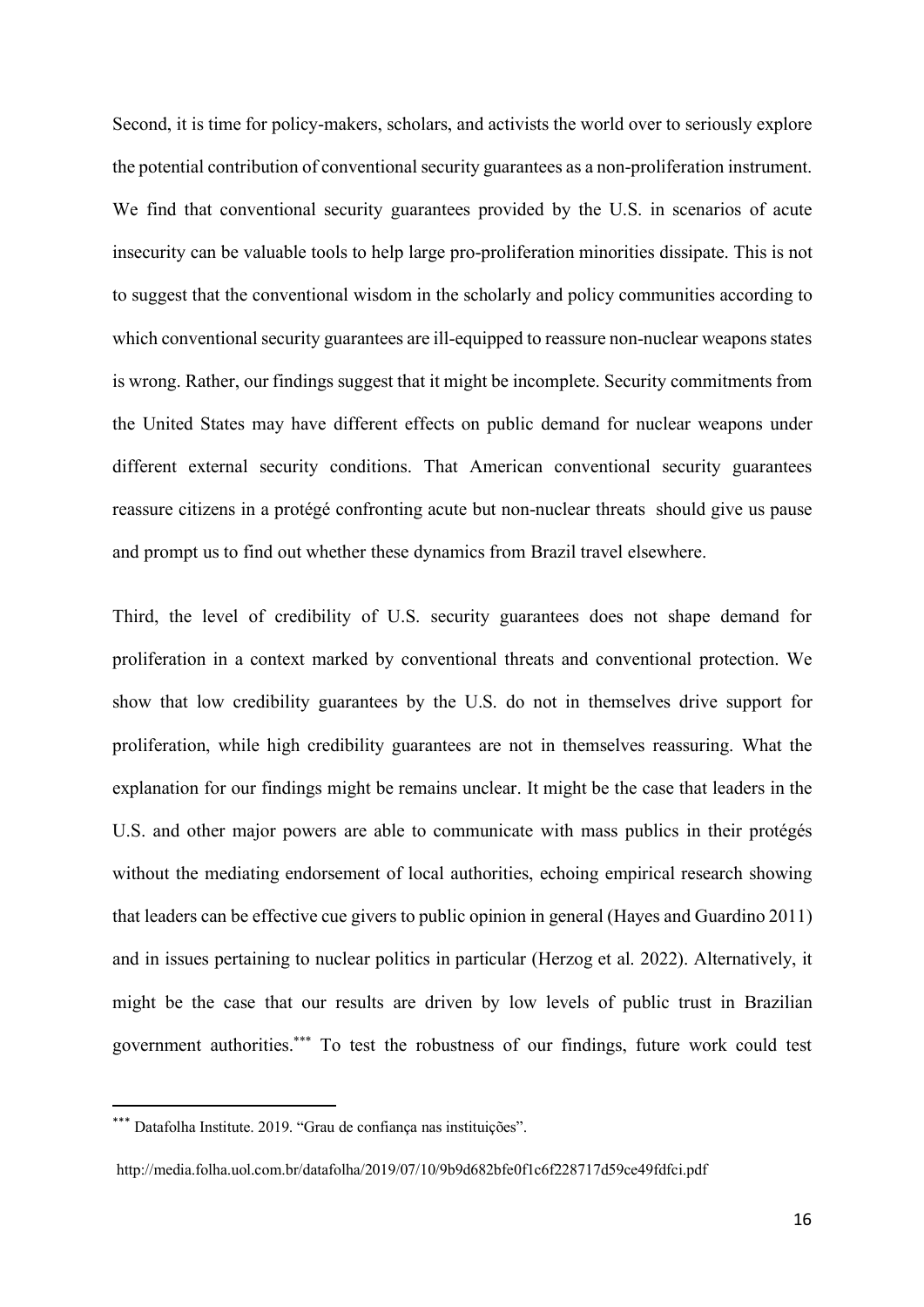endorsement by domestic players who are held in higher esteem by the public, such as the Armed Forces.

Moving forward, scholars should also strive to fill the voids our experimental design has left behind. Our contribution to the understanding of public support for proliferation in this research note is limited by the fact that we do not experimentally variate the behavior or the identity of the threat. For example, we could have created a scenario in which the source of external threat has the capacity to preemptively strike Brazil's existing nuclear facilities in anticipation of a decision to proliferate. We could have also introduced a scenario in which the source of external threat is a nuclear-weapons state. Furthermore, our design did not include an assessment of how publics might react to the information that any indigenous nuclear-weapon program might incur in sanctions, abandonment, or a preventive attack from the U.S.. Experimental work in the future should add these variations with a view to induce respondents to more clearly take into account the costs of proliferating.

Together, these results help advance our stock of knowledge on the political processes behind the acquisition of nuclear weapons. They provide empirical validation at the level of the individual to recent theoretical work positing that actors approach nuclear proliferation strategically, engaging in calculations typical of rational choice (Monteiro and Debs 2014; Debs and Monteiro 2017). Members of the public confronting the option to proliferate gauge whether their adversaries pose a dire threat or not, and they estimate whether a powerful ally can provide them with a modicum of protection. Whether a domestic public coalition forms in favor of nuclear weapon acquisition or not depends on the dynamics of conflict and cooperation among a country's rivals and patrons. Crucially, neither threat or protection have to be nuclear in order to trigger the dynamics we describe. Armed with the experimental insight that mass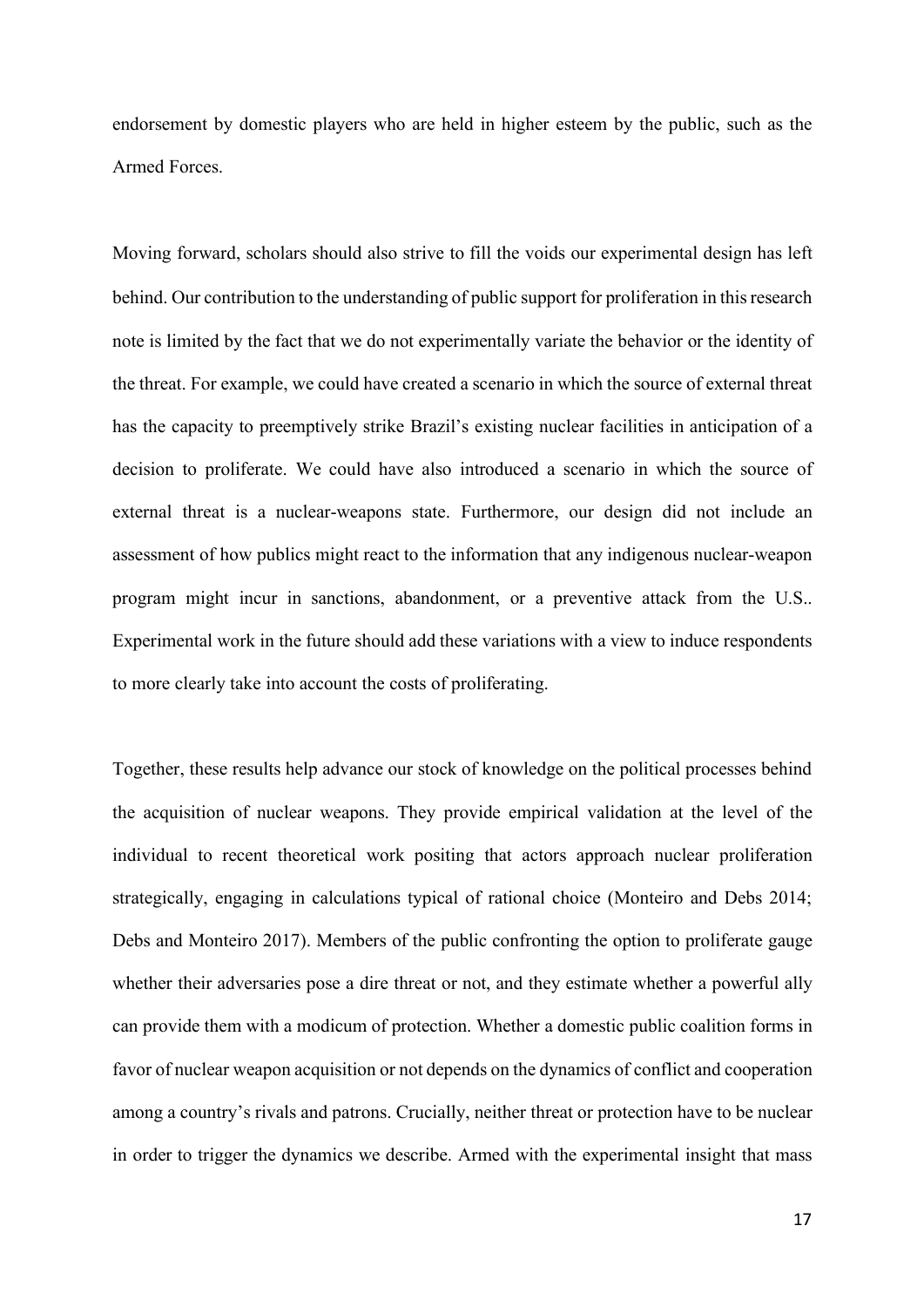publics are capable of thinking strategically about nuclear acquisition, the evolving research program on the micro-foundations of support for nuclear proliferation has the potential to contribute to a future world where the spread of nuclear technologies may well be unavoidable, but the spread of nuclear weapons need not be.

## **References**

Allison, David, Stephen Herzog, and Jiyoung Ko. 2022. "Under the Umbrella: Nuclear Crises, Extended Deterrence, and Public Opinion." *Journal of Conflict Resolution*.

Bailey, Kathleen. 1993. *Strengthening Nuclear Nonproliferation*. Boulder, CO: Westview Press.

Bleek, Philipp, and Eric Lorber. 2014. "Security Guarantees and Allied Nuclear Proliferation." *Journal of Conflict Resolution* 58(3): 429-454.

Brutger, Ryan, Joshua Kertzer, Jonathan Renshon, Dustin Tingley, and Changai Weiss. Forthcoming. "Abstraction and Detail in Experimental Design." *American Journal of Political Science.*

Carpenter, Charli, and Alexander Montgomery. 2020. "The Stopping Power of Norms: Saturation Bombing, Civilian Immunity, and U.S. Attitudes toward the Laws of War." *International Security* 45(2): 140-169.

Dafoe, Allan, Baobao Zhang, and Devin Caughey. 2018. "Information Equivalence in Survey Experiments: Diagnostics and Solutions." *Political Analysis* 26(4): 399-416.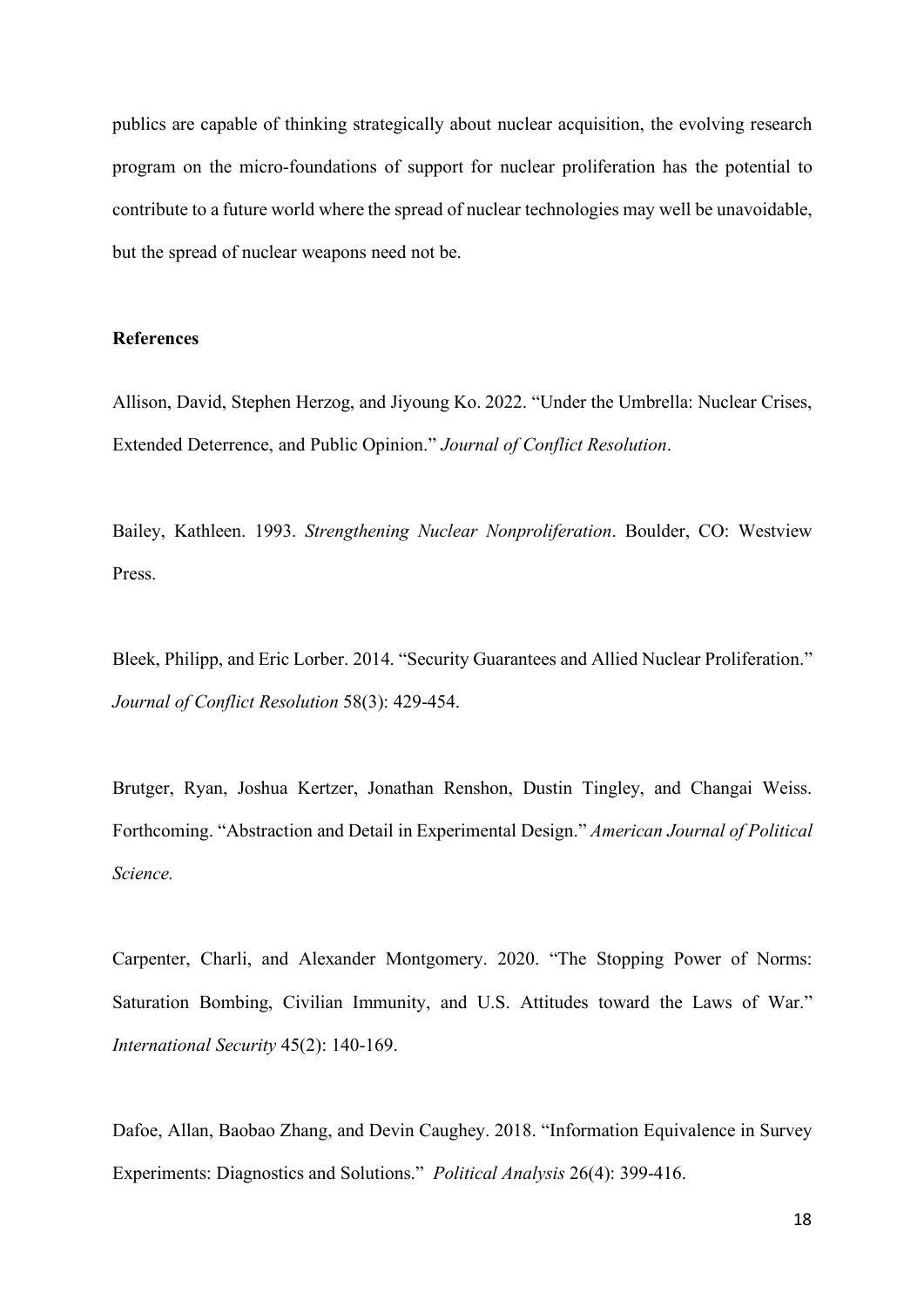Debs, Alexandre, and Nuno Monteiro. 2017. *Nuclear Politics: The Strategic Causes of Proliferation.* Cambridge, MA: Cambridge University Press.

Gibbons, Rebecca, and Stephen Herzog. 2022. "Durable Institution Under Fire? The NPT Confronts Emerging Multipolarity." *Contemporary Security Policy*. First View.

Gheorghe, Eliza. 2019. "Proliferation and the Logic of the Nuclear Market." *International Security* 43(4): 88-127.

Hayes, Danny, and Matt Guardino. 2010. "Whose Views Made the News? Media Coverage and the March to War in Iraq." *Political Communication* 27: 59–87.

Haerpfer, Christian, Ronald Inglehart, Alejandro Moreno, et al. eds. 2020. "World Values Survey: Round Seven - Brazil."

Herzog, Stephen. 2020. "The Nuclear Fuel Cycle and the Proliferation 'Danger Zone'". *Journal for Peace and Nuclear Disarmament* 3(1): 60-86.

Herzog, Stephen, Jonathon Baron, and Rebecca Gibbons. 2022. "Anti-Normative Messaging, Group Cues, and the Nuclear Ban Treaty." *Journal of Politics* 84(1): 591-596.

Haworth, Alida, Scott Sagan, and Benjamin Valentino. 2019. "What Do Americans Really Think About Conflict With Nuclear North Korea? The Answer is Both Reassuring and Disturbing." *Bulletin of the Atomic Scientists* 75(4): 179-186.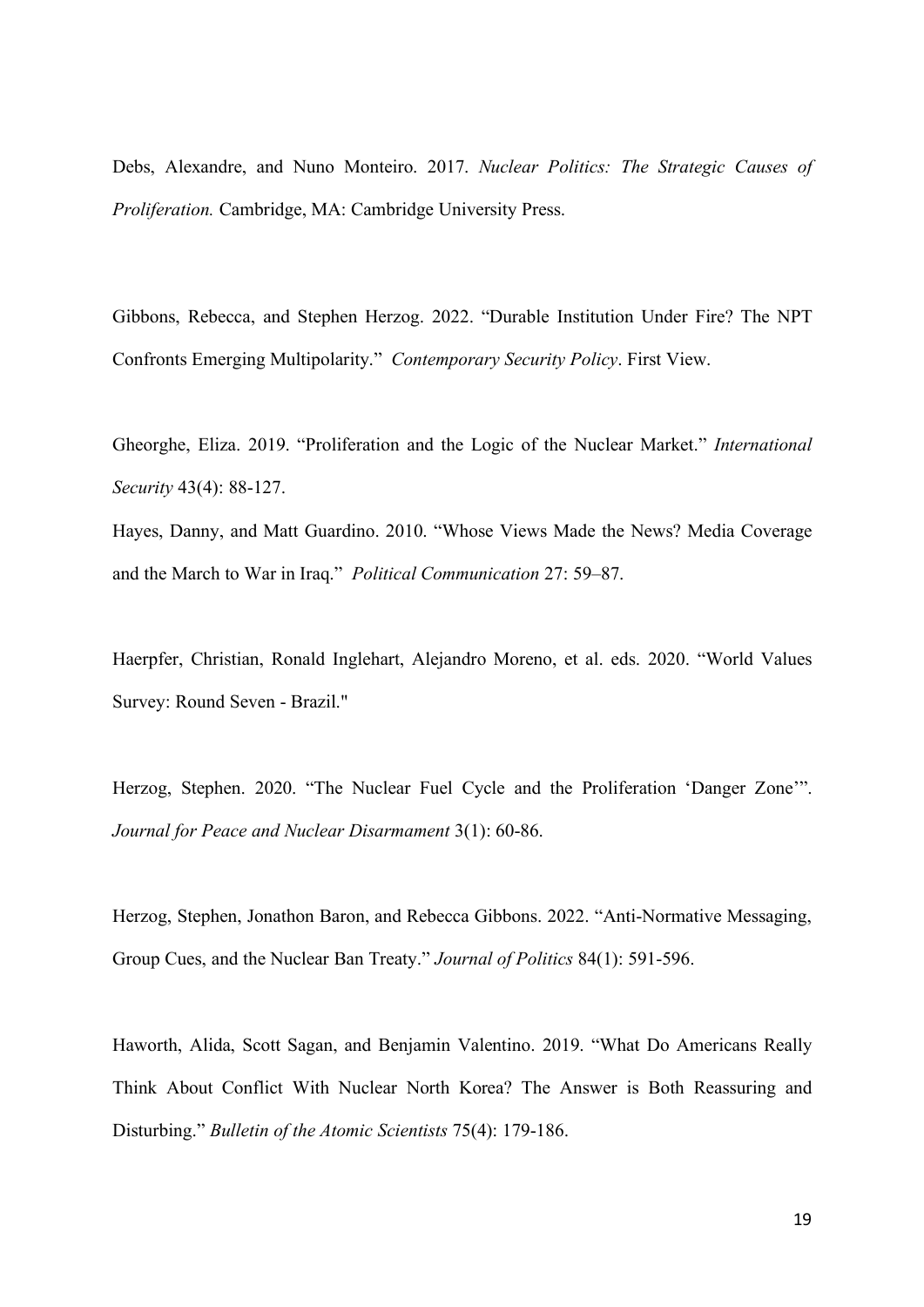Jo, Dong-Joon, and Erik Gartzke. 2007. "Determinants of nuclear weapons proliferation: A quantitative model." *Journal of Conflict Resolution* 51(1), 167–194.

Kassenova, Togzhan. 2014. *Brazil's Nuclear Kaleidoscope: An Evolving Identity.* Carnegie Endowment for International Peace.

Knopf, Jeffrey,ed. 2012. *Security Assurances and Nuclear Nonproliferation*. Stanford, CA: Stanford University Press.

Ko, Jiyoung. 2019. "Alliance and Public Preference for Nuclear Forbearance: Evidence from South Korea." *Foreign Policy Analysis* 15(4): 509-529.

Lin-Greenberg, Erik. 2021. "Soldiers, Pollsters, and International Crises: Public Opinion and The Military Advice on the Use of Force." *Foreign Policy Analysis* 17(3): orab009.

Mares, David, *Latin America and the Illusions of Peace*, Routledge 2012

Myrick, Rachel. 2021. "Do External Threats Unite or Divide? Security Crises, Rivalries, and Polarization in American Foreign Policy." *International Organization* 75(4): 921-958.

Reiter, Dan. 2014. "Security Commitments and Nuclear Proliferation." *Foreign Policy Analysis* 10: 61-80.

Sagan, Scott. 1996/1997. "Why do states build nuclear weapons? Three models in search of a bomb." *International Security* 21(3): 54–86.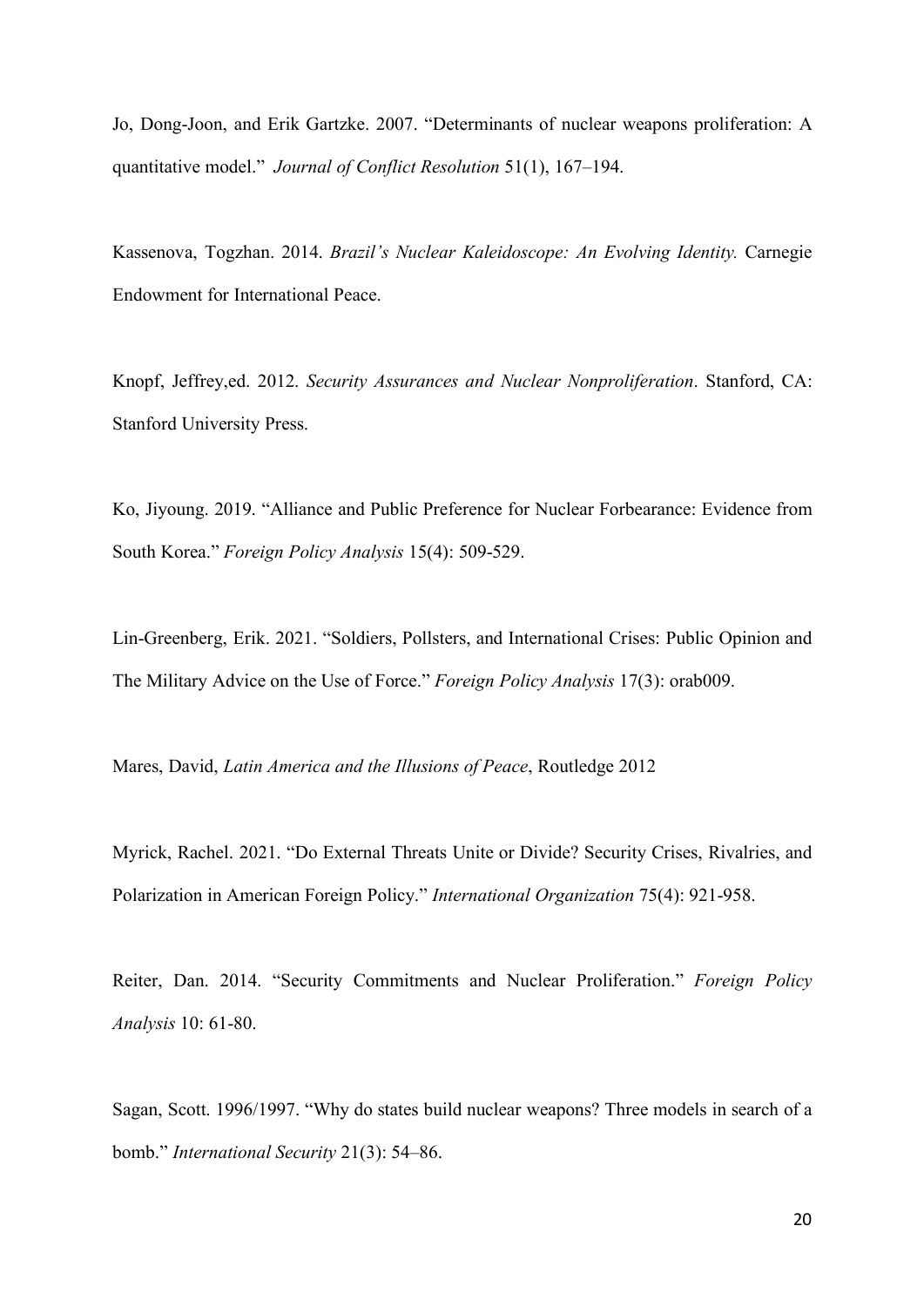Sagan, Scott, and Benjamin Valentino. 2017. "Revisiting Hiroshima in Iran: What Americans Really Think about Using Nuclear Weapons and Killing Noncombatants." *International Security* 42(1): 41-79.

Spektor, Matias. 2016. "The Evolution of Brazil's Nuclear Intentions." *The Non-Proliferation Review* 23(2): 113-127.

Spektor, Matias. 2019. "Without Reversal: Brazil as a Latent Nuclear State." In *Nuclear Latency and Hedging: Concepts, History, and Issues*, ed. Joseph F. Pilat. Washington, DC: Wilson Center: 43-72

Spektor, Matias, Togzhan Kassenova, and Lucas Florentino. 2019. "Brazil's Nuclear Posture Under Bolsonaro." *Arms Control Today* 49(7): 12-17.

Spektor, Matias, and Guilherme Fasolin. 2021. "Who Protects You? Observational Evidence on External Security in Brazil"? *Working Paper.*

Sukin, Lauren. 2020a. "Credible Nuclear Security Commitments Can Backfire: Explaining Domestic Support for Nuclear Weapons Acquisition in South Korea." J*ournal of Conflict Resolution* 64(6): 1-32.

Sukin, Lauren. 2020b. "Experimental evidence on determinants of support for nuclear use in response to threats of nuclear retaliation." *Peace and Conflict: Journal of Peace Psychology*  26(3): 336-339.